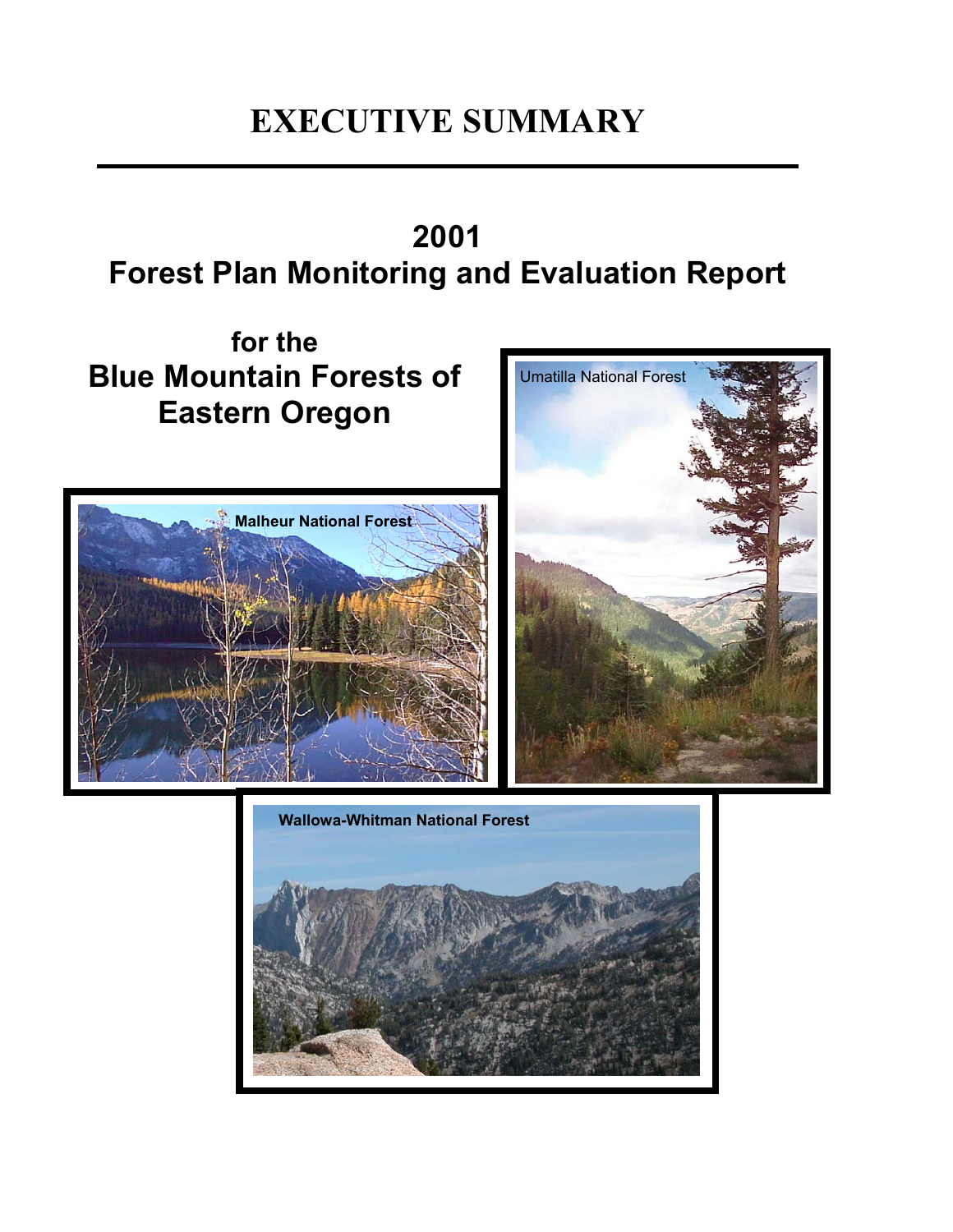#### **Introduction**

Monitoring and evaluation results for the National Forests of the Blue Mountains (Malheur, Umatilla, and Wallowa-Whitman) for fiscal year 2001 are documented in the 2001 Monitoring and Evaluation Report. This document contains a wealth of information on Forest conditions, on how well the Forests are implementing the Forest Plans, and if Forest Plan desired conditions are being achieved. Unfortunately this amount of information requires a large number of pages, which makes it difficult to quickly get a sense of the overall condition of the Forests.

This summary document is a synthesis of the findings by resource area. It is intended to provide an overview of the 2001 report. More detailed discussions of these findings can be found in the 2001 report itself.

#### **NFMA Five-Year Review**

The National Forest Management Act (NFMA), 36 CFR 219.10(g), requires that

"The Forest Supervisor shall review the conditions on the land covered by the plan at least every 5 years to determine whether conditions or demands of the public have changed significantly."

The three Forest Plans for the Blue Mountains National Forests were signed in 1990. Initial fiveyear reviews were conducted in the mid 1990's. These reviews occurred at the same time the Interior Columbia Basin Ecosystem Management Project (ICBEMP) was on going. Early results from the ICBEMP, as well as reviews of monitoring reports and changes in National Forest management direction, suggested that changes in the Forest Plans were needed, but significant amendments to the Forest Plans were deferred until completion of the ICBEMP process. Recently a decision was made to complete the ICBEMP process through use of an implementation strategy, by which the science base and knowledge gained from the ICBEMP effort would be utilized in planning efforts associated with Plan revisions.

A second five-year review was conducted in association with the preparation of the fiscal year 2001 Forest Plan Monitoring and Evaluation Report. This review generally covered the years 1996 through 2001. Results of this review are contained in the 2001 annual report, and are summarized in this document. Several areas of change in Forest Plan direction were indicated by this recent review, and these areas will be addressed during the upcoming Forest Plan revision effort, scheduled to begin in the fall of 2004.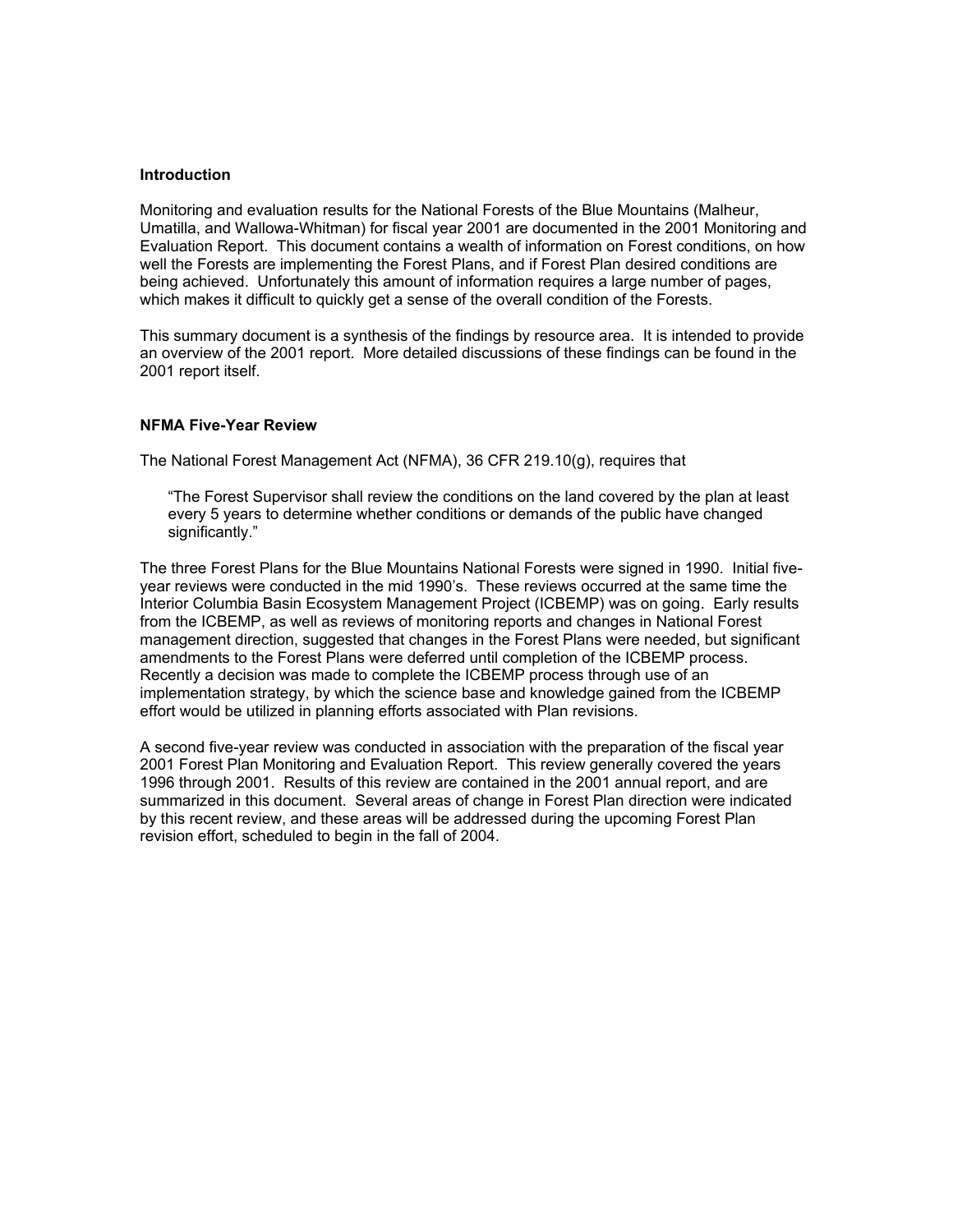# TABLE OF CONTENTS

#### **RESOURCE SUMMARIES**

| 3                                       |
|-----------------------------------------|
| 3                                       |
| 3                                       |
| 4                                       |
| $\sqrt{5}$<br>5<br>5<br>$6\phantom{1}6$ |
| 6<br>7<br>$\overline{7}$                |
| 8                                       |
| 8                                       |
| 9                                       |
| 9                                       |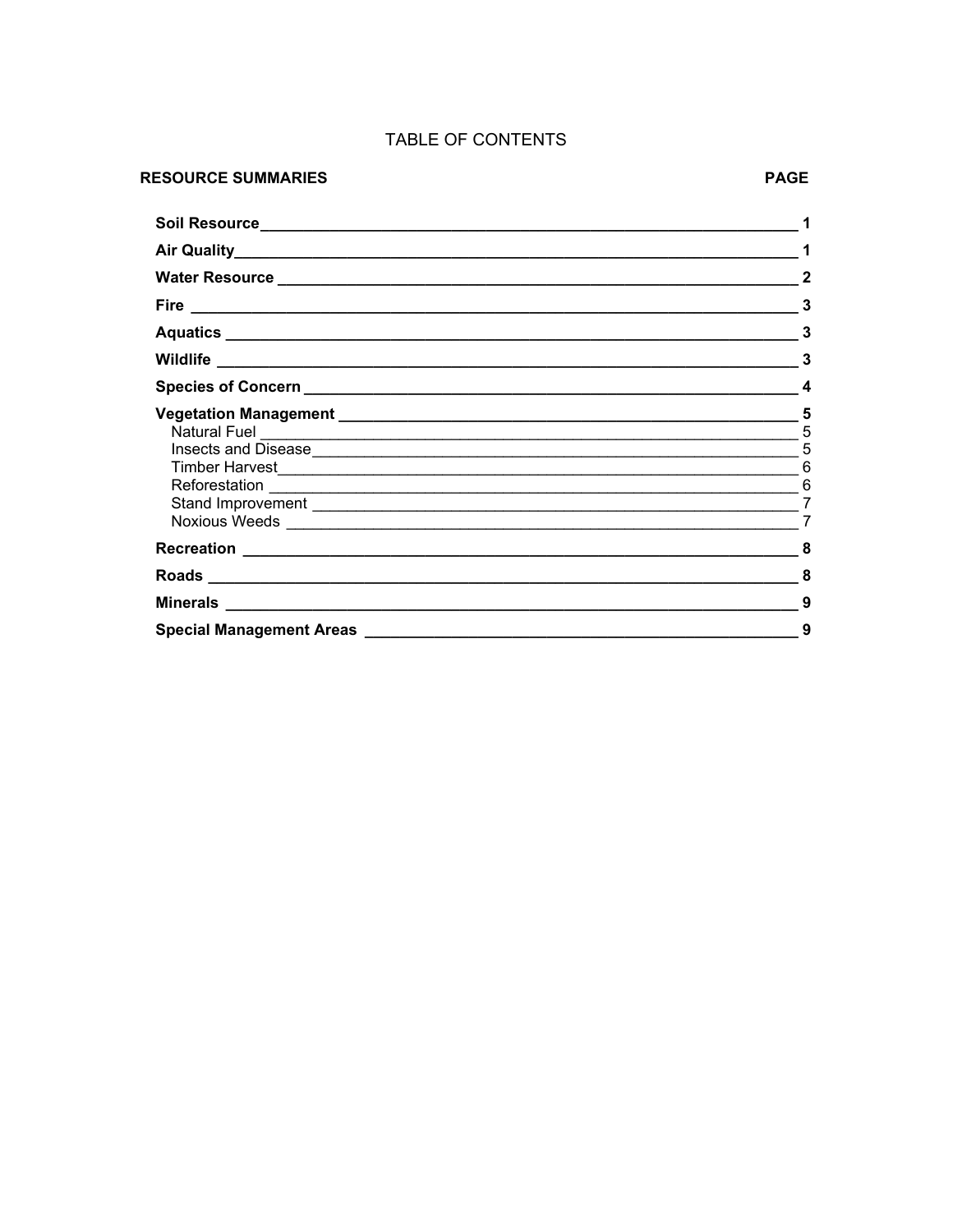# **Soil Resource**

#### <span id="page-3-0"></span>*Results:*

- Increasing use of pre-activity condition surveys.
- All Forests report some level of legacy disturbance, occasionally exceeding Forest Plan standards.
- BMPs (Best Management Practices) identified in NEPA documents for skidtrail location and width were generally followed, however not so for spacing.
- High percentage of sampled activity areas met Forest Plan standards.
- Over-snow harvesting greatly minimized negative impacts to soil.
- Cut-to-length (CTL) harvest systems reduced compaction and displacement.
- Subsoiling enhanced the soil recovery process.

#### *Discussion:*

Implementation of BMPs identified in planning/analysis documents were effective in minimizing negative impacts to soil, and in achieving soil objectives. Skidtrail spacing identified in NEPA documents, which were based on standard ground based harvest systems, were generally not achievable with CTL harvest systems. Spacing requirements should be reviewed and adjusted when use of CTL systems are probable or required.

#### *Synopsis:*

Adjustments in harvest and site preparation methods, and fuel treatments continue to result in a reduction in adverse effects on soil resources. Forest Plan standards and guidelines remain valid, but the measurement methods need updating. More readily measurable means to access soil related impacts are needed.

#### *Action:*

- Accelerate completion of the Ecological Unit Inventory (needed for project and planning formulation).
- Finalize a Tri-Forest soil impact sampling protocol to enable consistent completion of existing condition soil assessment.

# **Air Quality**

#### *Results:*

- State smoke management reporting obligations were met.
- Minor, short-term smoke intrusions occurred in Baker City and La Grande.

#### *Discussion:*

Air quality on the Forests is primarily affected by emissions from fuel treatments. Compared to Forest Plan projections there were fewer activity fuel acres treated (Malheur 54%, Umatilla 18%, Wallowa-Whitman 33% [combined with natural fuel treatments]), and more natural fuel acres treated (Malheur 981%, Umatilla 167%). Activity fuel treatments (such as associated with harvest operations) often consume relatively greater amounts of fuel per acre than natural fuel treatments, and results in greater quantities of emissions.

#### *Synopsis:*

The declining trend in particulate production, which began in the early 1990's continued in FY2001. This is primarily related to the decrease in treatment acres of activity fuels as fewer acres are harvested. There has been a dramatic increase in the treatment acres of natural fuels, but the emissions associated with this treatment are generally less on a per acre basis than with activity fuels.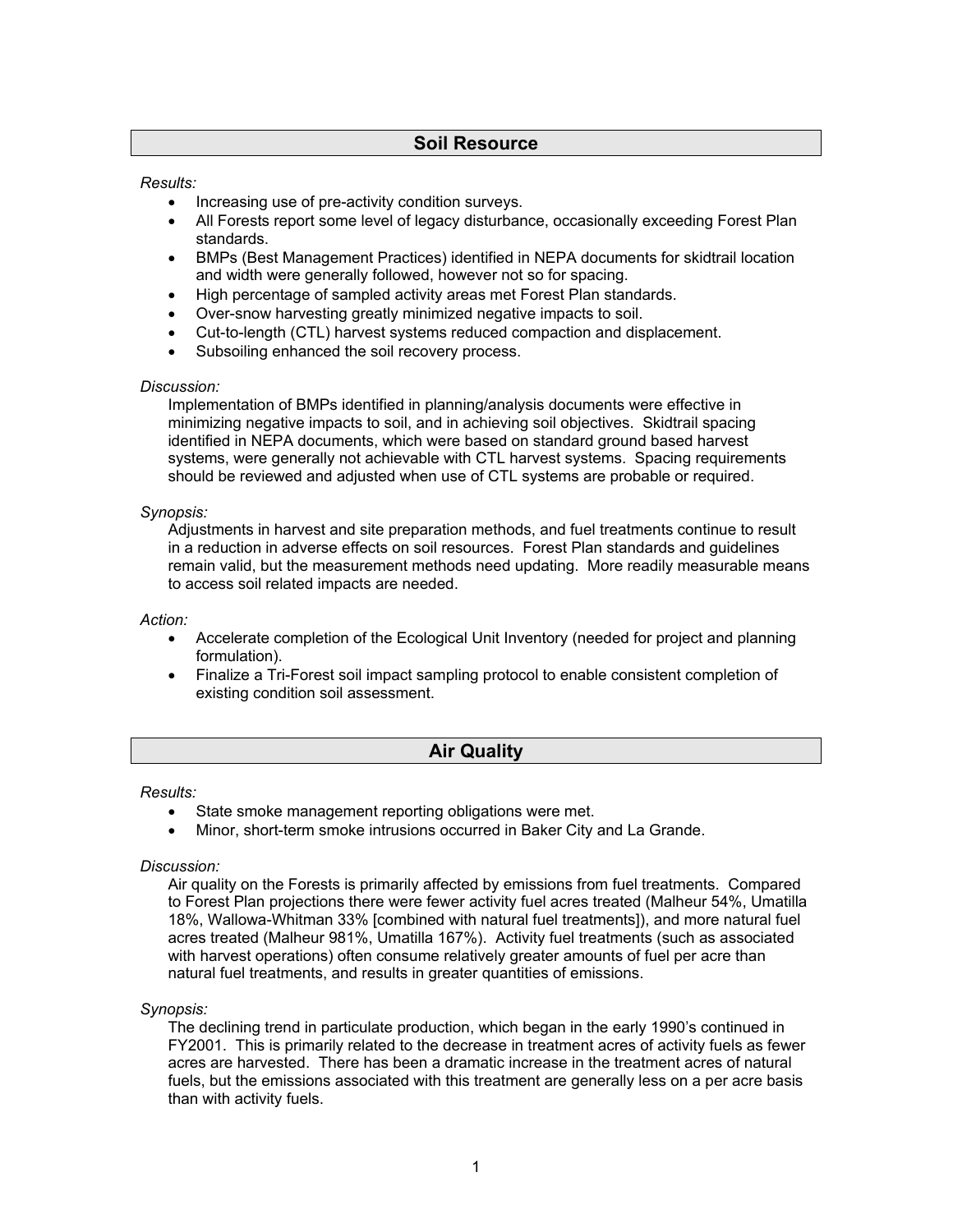<span id="page-4-0"></span>*Action:* 

- Maintain involvement in potential update of Oregon Smoke Management Plan.
- Adjust Forest Plan projections for acreages of activity and natural fuel treatments.

# **Water Resource**

*Results:*

- Forest Plan standards and watershed BMPs for protection of water resources were followed.
- Stream buffers met standards in the majority of sampled streams.
- No evaluated RHCAs showed evidence of sediment transport or erosion within RHCAs.
- Changes were recommended in procedures for placement of large woody material in streams.
- State temperature standards were not met at many monitoring stations.
- Road restoration practices were generally implemented and effective.
- Road drainage that does not meet Forest Plan standards and guidelines, and BMPs, is a Forest-wide problem on the Wallowa-Whitman.
- Watershed improvement accomplishments were below Forest Plan projections (percent of projected acres – Malheur 44%, Umatilla 25%, Wallowa-Whitman 39%).

#### *Discussion:*

In general, water quality on the Forests was good to excellent, with temperature being the most widespread impairment. Management related changes in water yield and low flow are difficult to detect beyond the catchment basin size, there was no statistically significant difference in annual water yield from a Umatilla River study. Documentation of stream categories during project design and layout is essential to ensure reliable post-project monitoring. Sediment deposition is of greatest concern in granitic watersheds, landslideprone terrain, and lower gradient stream types (mainstem valleys and mountain meadows). Low levels of exposed soil in sampled activity units was primarily due to the use of CTL harvest systems. There is a high spatial and temporal variability in sediment production, transport, and deposition, which makes it difficult to measure.

#### *Synopsis:*

The Umatilla Barometer watershed study had important findings related to timber harvest effects on streamflow, however the study focused primarily on evenage management techniques. There wasn't a consideration of unevenage management, thinning, and use of prescribed fire. The analysis of above/below and before/after activity monitoring data would be more likely to show trends.

#### *Action:*

- Continue to develop water quality management plans to address water quality impairments, specifically temperature.
- Emphasize reporting project level monitoring results.
- Need to evaluate effectiveness of past programs to concentrate and settle mine outflow in settling ponds.
- Implement changes in large woody material placement along channels, including not cutting dead standing trees that will reach the channel and provide wildlife habitat, or trees providing channel stability.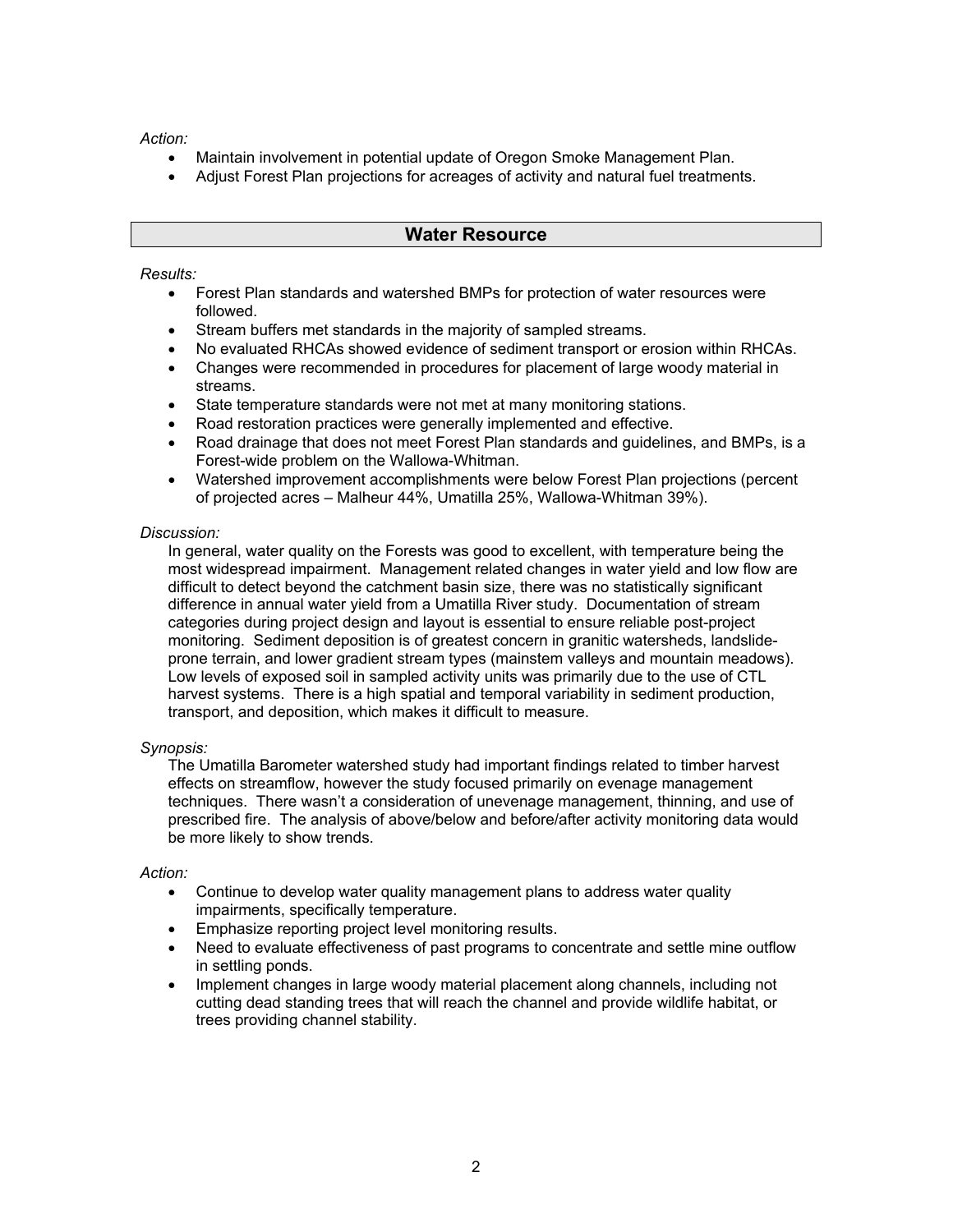# **Fire**

#### <span id="page-5-0"></span>*Results:*

- Natural ignitions within wilderness areas were suppressed.
- The number of wildland fire acres was within the range of average annual acres burned.

#### *Discussion:*

Natural ignitions in wilderness areas were not allowed to play their natural ecological role. The National Fire Plan supported level of preparedness will result in an increase in resources available for fire suppression.

## *Synopsis:*

The fire program is within established Forest Plan thresholds. An aggressive fuels management program will aid in reducing fuel loading, and result in reducing the amount of wildland fire acres burned "outside of the normal disturbance regime".

*Action:* 

• Update Forest Plan "Fire Managed for Resource Benefits Plan".

# **Aquatics**

*Results:*

- Forest Plan standards and guidelines for inland and anadromous riparian areas were applied.
- Mid-Columbia steelhead redd counts continue slight rebound (Umatilla).
- John Day River Basin spring Chinook redd counts up overall (Umatilla).
- Bull trout redd counts up overall (Umatilla).

# *Discussion:*

Forest Plan (Umatilla) MIS included summer steelhead trout and resident redband trout. Now need to evaluate all anadromous fish (included on Regional Foresters sensitive species list), with an emphasis on ESA listed species.

*Synopsis:*

Snake River and Mid-Columbia steelhead trout on the Umatilla show declining population trend. Recent improvement in redd survey results need to be sustained to reverse the trend. Spring Chinook redd counts are slightly up. Bull trout redd counts seem to indicate an improving trend, however more time is needed to determine the population trend. Forest Plan revision will provide an opportunity to review fish population viability on the Forests in relation to ESA recovery efforts.

# *Action:*

- Stronger monitoring and reporting element needed for completed projects.
- Protect habitat in best condition, work to restore habitat that supports fish populations at lower levels due to poorer habitat conditions.

# **Wildlife**

*Results:*

- Where applied, Forests are meeting Forest Plan guidelines for HEI.
- Road densities are not meeting Forest Plan standards (Wallowa-Whitman).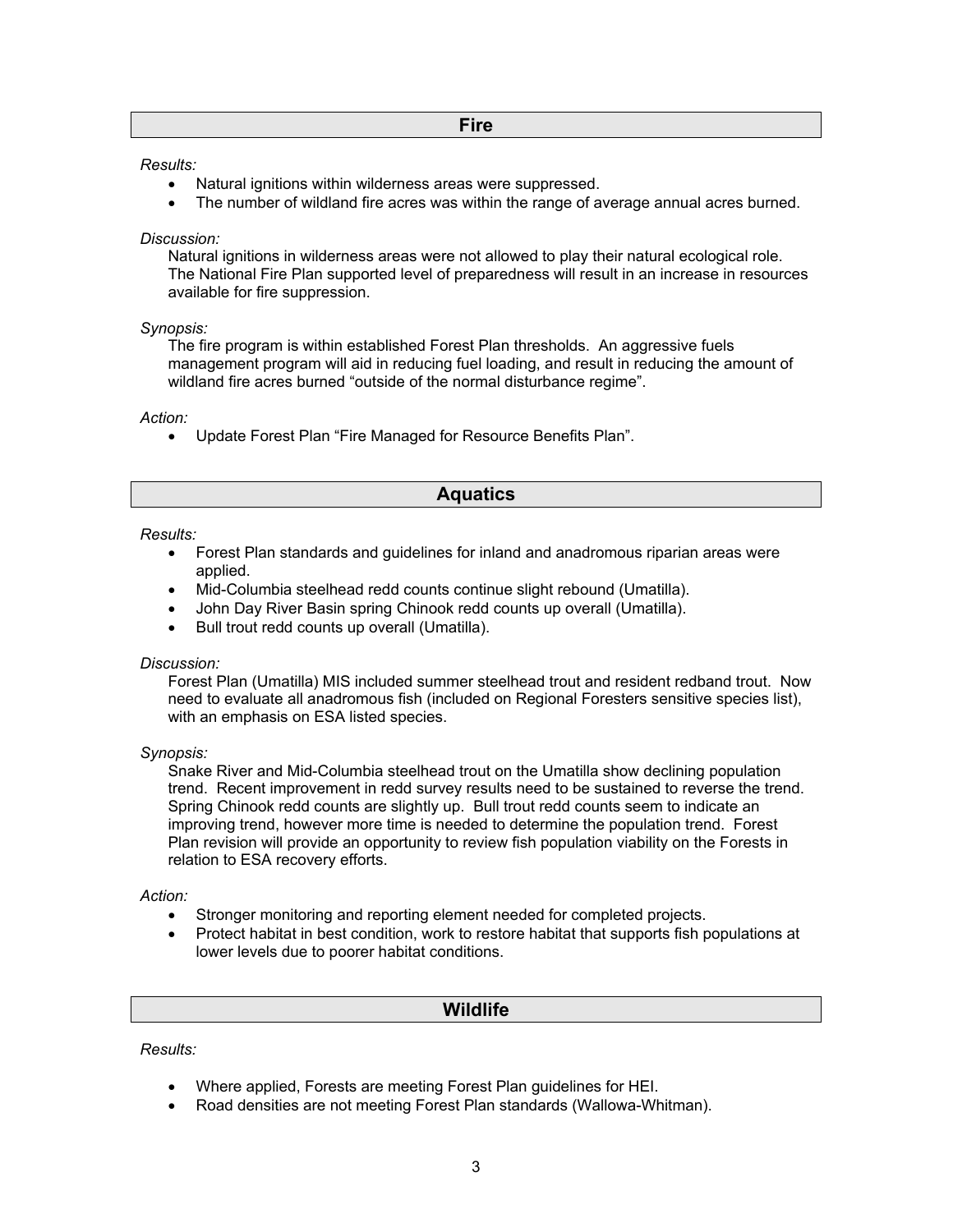- <span id="page-6-0"></span>• Many dedicated old growth areas are not meeting the intent outlined in the Forest Plan.
- Of old growth stands surveyed on the Wallowa-Whitman, only 20% met Forest Plan standards.
- Results of timber sale surveys: on the Umatilla all sales met or exceeded snag and down wood standards, on the Wallowa-Whitman 52% of acres surveyed met snag density requirements.
- Percent of Forest Plan projected wildlife habitat restored/enhanced by Forest: Malheur 111%, Umatilla 14%, and Wallowa-Whitman 250%.

#### *Discussion:*

Some of the relationships used in the HEI model, such as between cover spacing, cover quality, and open road densities, do not appear to be valid. Research indicates there is a stronger influence of open roads and habitat selection relative to deer and elk habitat use. The newest research also indicates that more acres of old growth are needed than currently required by the Forest Plans. Declines in old growth can be attributed to past harvest of large trees, and widespread disturbance agents (fire, insects and disease, wind). There are concerns about the quality of snags and down wood left post-harvest, that they are mostly "soft" wood. Firewood cutting is causing a significant reduction in snags left post-sale.

#### *Synopsis:*

Access and Travel Management policies which have lowered open road densities have benefited big game. During Forest Plan revision a new big game habitat model or modifications to the existing model should be completed to reflect recent research findings. Also during revision, a review and adjustment to standards and guidelines for old growth and late old structure, which considers new science, should be completed. This review should consider consistency issues with historic range of variability (HRV) and structure based management strategies. There are ongoing concerns regarding snags and down wood related to prescribed burning, hard versus soft material retention, and loss of snags from fuelwood harvest.

#### *Action:*

- Emphasize need to meet open road densities during and after project activity.
- Restoration and protection of old growth habitat is needed.
- Develop a common snag policy, considering recent science.
- Complete additional monitoring of snags and down wood relative to prescribed burning.

# **Species of Concern**

#### *Results:*

- Management of habitat for aquatic PETS (Proposed, Endangered, Threatened, Sensitive) species is meeting Forest Plan standards on the Malheur.
- PETS species and habitat condition on the Malheur is stable with an upward trend.
- A 30% increase in roost site use was noted on the Malheur.
- There were no lynx sightings or detections on the Malheur and Umatilla.

#### *Discussion:*

Generally aquatic habitat condition is improving on the Malheur with an increased awareness, and as effective protection measures and design criteria are implemented on field projects. On the Umatilla, management activities did not adversely affect threatened and endangered species or their habitat. Without current habitat and population monitoring of MIS (management indicator species) and sensitive species, existing Forest Plan old growth areas are assumed to be undersized based on current research.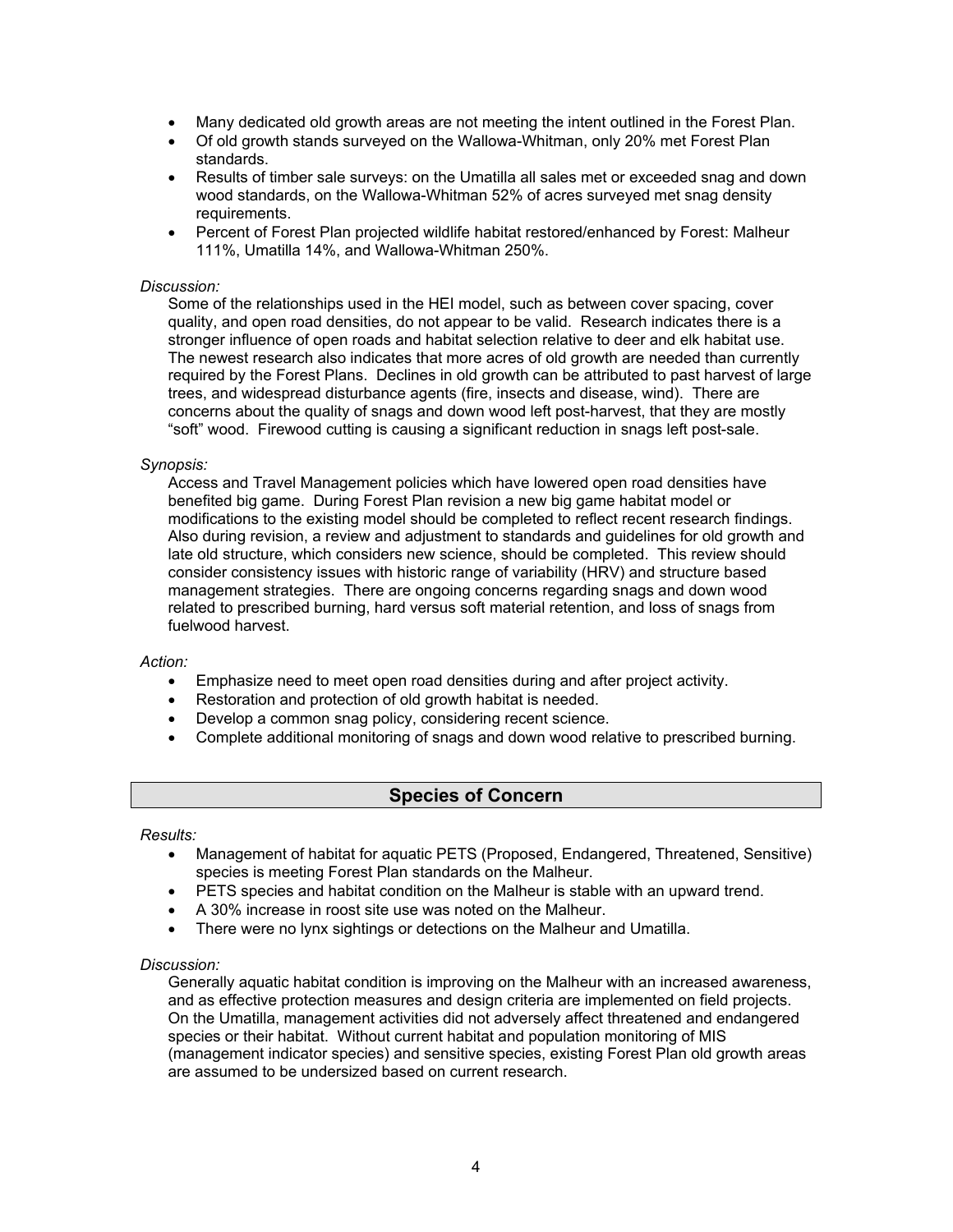# <span id="page-7-0"></span>*Synopsis:*

Bald eagles have been consistently using the North Fork John Day River, Camas Creek, and the Ukiah valley each winter. Production from the Dry Creek bald eagle nest site on the Umatilla has been relatively good. No lynx were detected after three years of surveying on the North Fork John Day Ranger District, Umatilla, apparently there is no resident population. There have been no documented peregrine falcon eyries on the Umatilla.

## *Action:*

- Survey methods need to be developed to identify and protect migratory birds and nesting habitat.
- Funding needs to be increased for monitoring of MIS and sensitive species habitat and populations.

# **Vegetation Management**

# **Natural Fuel**

## *Results:*

- Level of natural fuel treatment on the Malheur was 981% of the Forest Plan projection.
- Level of natural fuel treatment on the Umatilla was 167% of the Forest Plan projection.

#### *Discussion:*

Natural fuels are being treated at an average level greater than envisioned in the Forest Plans.

#### *Synopsis:*

The level of annual natural fuel treatments within the Blue Mountains province for the last five years has averaged 450% of Forest Plan projections. Future levels of natural fuels treatments are uncertain based on the perceived need for ecosystem management needs being balanced with the need to follow air quality standards.

#### *Action:*

• Levels of natural fuel acreages should be tied to management programs identified in the revised Forest Plans.

# **Insects and Disease**

#### *Results:*

- Current population levels of most key insects are relatively low.
- Douglas-fir tussock moth defoliation and tree mortality occurred on the south end of the Heppner RD, Umatilla.

#### *Discussion:*

Critical resource areas treated in 2000 with virus insecticide treatments showed a rapid decline in larval populations. Bark beetle pheromone treatments were effective in preventing damage to high resource value stands.

*Synopsis:*

Most insect populations have oscillated within their natural cycles over the past six years. The largest population increases occurred with tussock moth, Douglas-fir beetle, and larch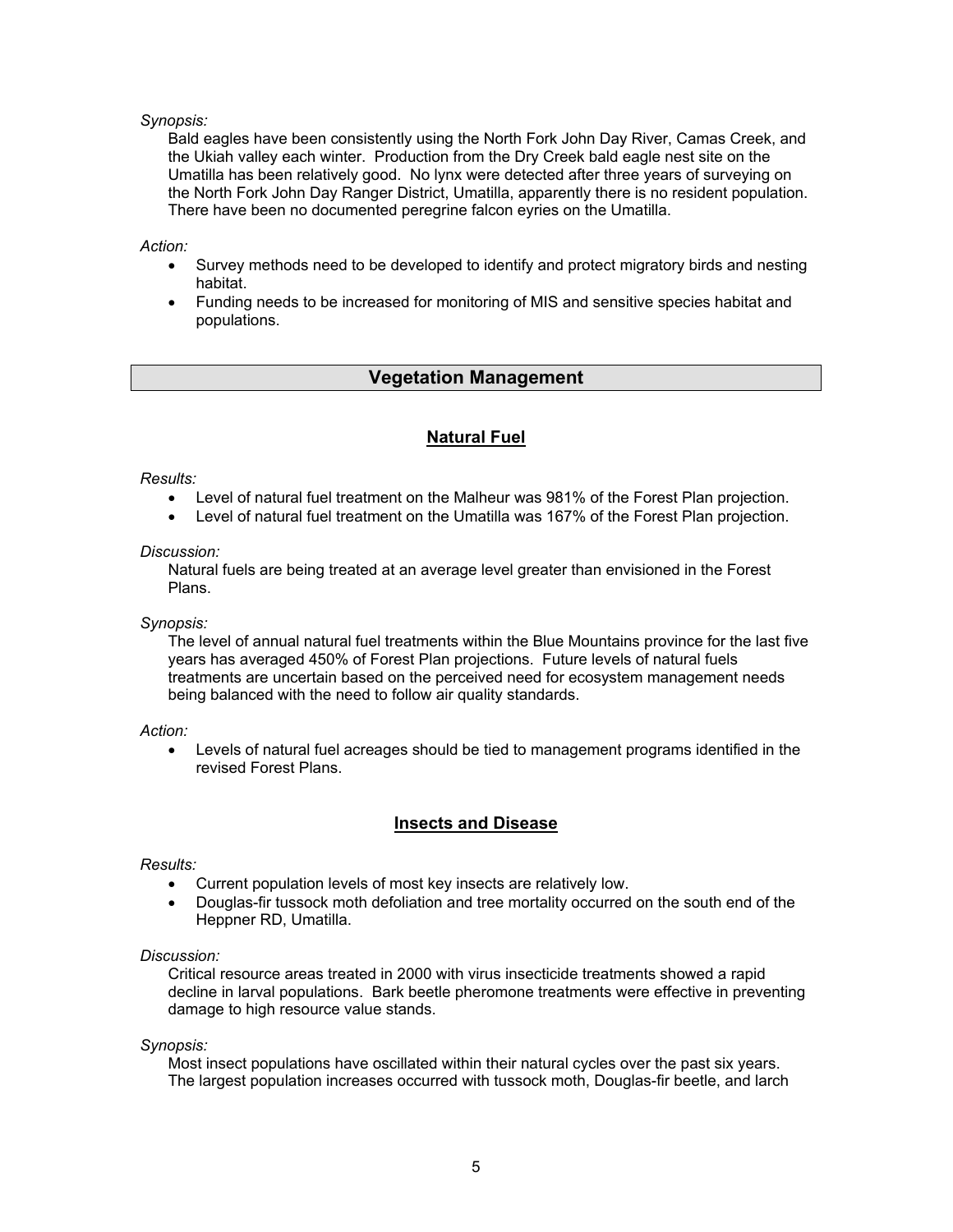<span id="page-8-0"></span>casebearer. Some management policies may allow future pest increases, for example increases in shade tolerant species associated with unevenage management.

*Action:* 

- Monitor areas of Douglas-fir tussock moth defoliation for Douglas-fir beetles.
- Monitor conditions, and modify management directions and resource policies if maintenance of artificial stand conditions to support current resource needs leads to an overall decline in stand health and vigor.
- Continue early warning adult insect trapping and larvae sampling when warranted.
- Establish long-term insect monitoring programs in prescribed fire areas (where large diameter trees are involved).

# **Timber Harvest**

*Results:*

- Harvest volumes offered and percent of Forest Plan projections are as follows: Malheur 15 MMBF (7%), Umatilla 17 MMBF (11%), and Wallowa-Whitman 32 MMBF (16%).
- Volumes offered generally met outputs anticipated based on program funding levels.
- Silvicultural treatments continued the shift away from even-aged regeneration cutting. Percent of even-aged Forest Plan projections were: Malheur 2%, Umatilla 0%, and Wallowa-Whitman 1%.
- Commercial thinning treatment acreage generally exceeded Forest Plan projections.

## *Discussion:*

Lower volumes of harvest were in part due to a shift from intensive, even-aged management prescriptions to commercial thinning and salvage/sanitation prescriptions; and to harvest treatments no longer being planned in some forested areas originally classified as capable, available, and suitable for timber management in order to address concerns for endangered species habitat and water quality. Harvest volumes and acreages are well below annual thresholds of variability established in the Forest Plans.

# *Synopsis:*

The calculations for Forest Plan sale quantities are based on assumptions which are no longer valid. The five-year averages for harvest are substantially below the Forest Plan thresholds of variability.

*Action:* 

- Adjust Forest Plan sale quantity levels during revision.
- Evaluate shift from intensive, even-aged management to commercial thinning in Forest Plan revision.

# **Reforestation**

*Results:*

- Artificial regeneration on the Malheur was above Forest Plan estimated level.
- Artificial regeneration on the Umatilla and Wallowa-Whitman were below Forest Plan thresholds of variability.
- Forests are meeting the five-year NFMA reforestation requirement.
- First year survival was consistent with historic averages.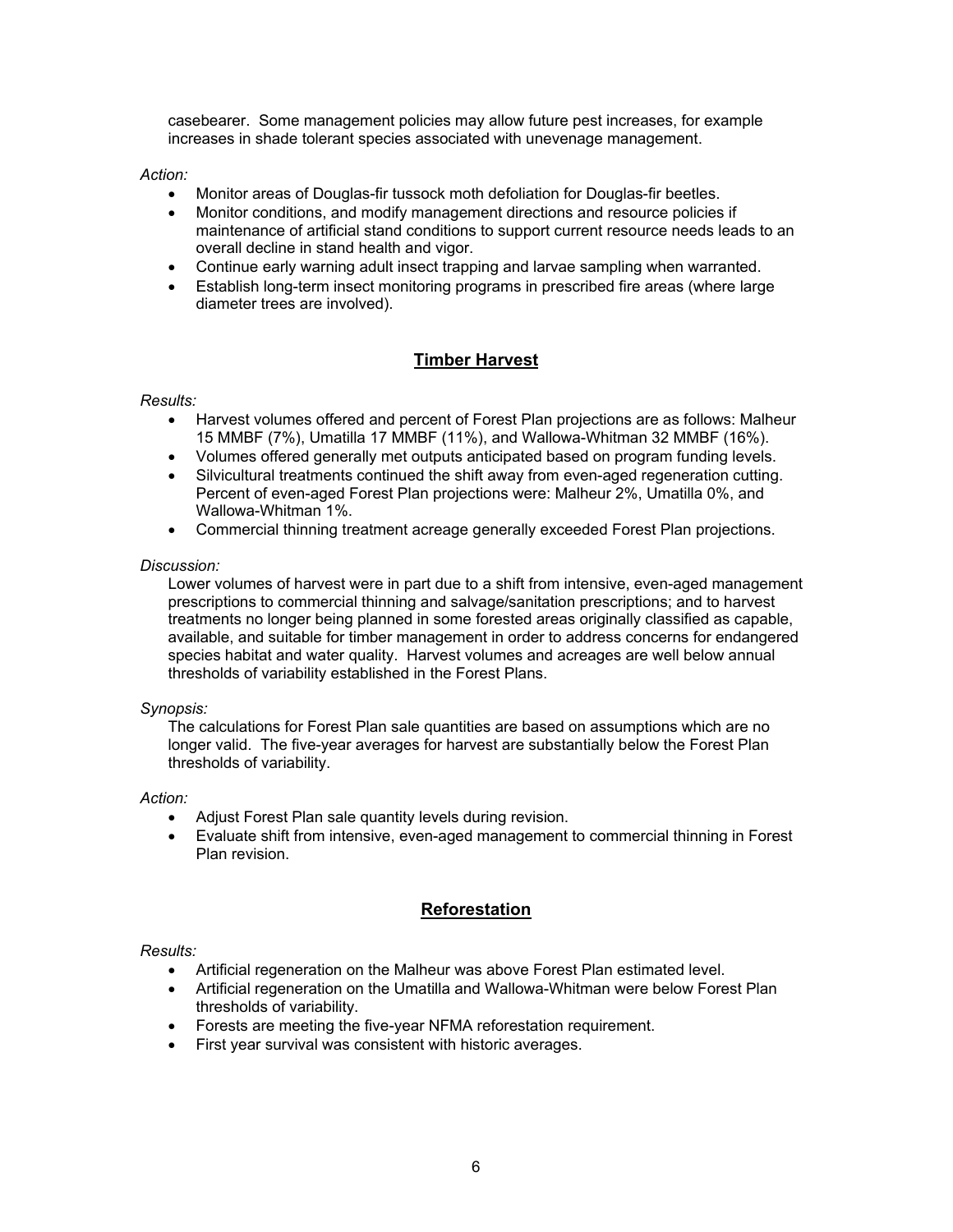## <span id="page-9-0"></span>*Discussion:*

High levels of artificial regeneration on the Malheur are due to wildfires. Artificial regeneration levels on the other two Forests being lower than Forest Plan estimates is tied to reduced harvest levels. Additional drought-induced mortality to this year's artificial regeneration is anticipated.

#### *Synopsis:*

On the Umatilla, more natural regeneration (at levels above Forest Plan estimates) has occurred than artificial regeneration (levels below Forest Plan estimates). There have been several years of high artificial regeneration due to western spruce budworm and fires. On the Wallowa-Whitman, both natural and artificial regeneration levels have been well below Forest Plan estimates. The Malheur has been exceeding Forest Plan estimates for regeneration, primarily due to wildfires.

#### *Action:*

• Re-examine Forest Plan assumptions related to anticipated acres of reforestation. Lower levels of regeneration harvest have resulted in a downward trend in artificial regeneration.

# **Stand Improvement**

#### *Results:*

• Noncommercial thinning accomplishments as compared to Forest Plan projections were: Malheur 54%, Umatilla 87%, and Wallowa-Whitman 136%.

#### *Discussion:*

Forests are accumulating a backlog of acres needing stocking level control treatments. The level of noncommercial thinning on the Malheur is below Forest Plan projections due to funding levels for this program.

#### *Synopsis:*

Forest Plans did not anticipate the use of stocking control to achieve certain resource objectives; such as reduction of wildfire risk, development/protection of fish and wildlife habitat, and promotion of late-successional characteristics for biological diversity. Forest Plan projections seriously underestimated the need for noncommercial thinning and release.

#### *Action:*

• Re-evaluate the need for stocking level control during Forest Plan revision.

# **Noxious Weeds**

#### *Results:*

- On the Umatilla, 27,530 gross acres of noxious weeds have been inventoried (1,565 new in 2001).
- A risk assessment on the Umatilla showed over half (24) the watersheds on the Forest have a high risk of invasion and spread.
- Highest priority for treatment on the Umatilla is on the north end districts.
- Houndstonque has been found to be more persistent under treatment than indicated in the literature.

#### *Discussion:*

Only a small portion of existing weed infestations have been analyzed and cleared for treatment. Species with the highest priority for treatment include yellow starthistle, sulfur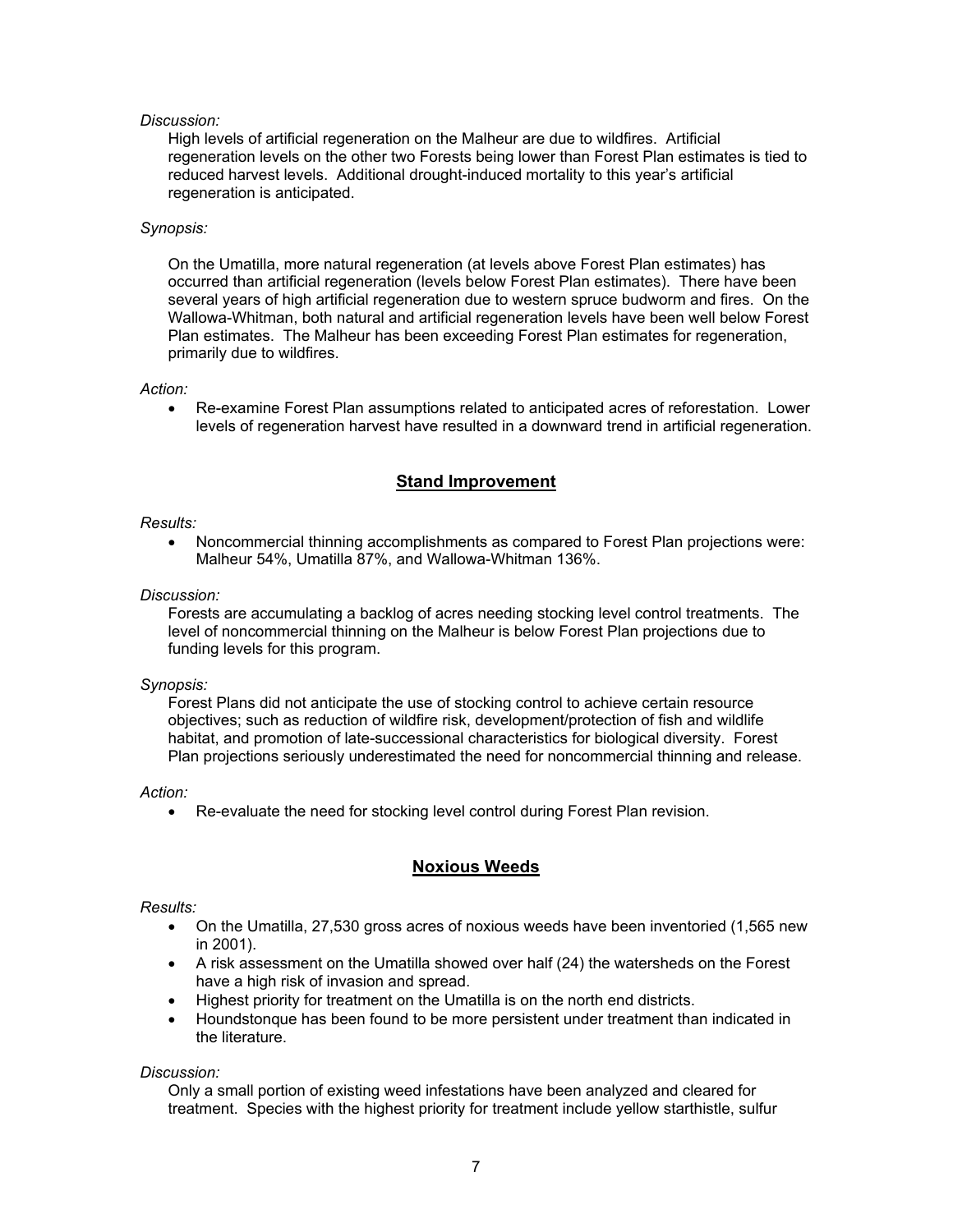<span id="page-10-0"></span>cinquefoil, and knapweeds. Control and containment of weed spread is problematic for some species that are not cleared for chemical treatment.

*Synopsis:*

Herbicide treatments are anticipated to increase with implementation of a more intensive control program.

*Action:* 

- Continue to build an aggressive prevention, inventory, treatment, and monitoring program.
- Continue work on the Regional EIS for treatment of newly inventoried and high-risk sites.

# **Recreation**

*Results:*

- Most OHV use occurs during hunting seasons.
- On the Malheur, 41% of trails were maintained (maintenance was low on mountain bike and winter sport trails).
- Overall visitors were satisfied with recreational opportunities on the Wallowa-Whitman.

#### *Discussion:*

On the Malheur OHV use was allowed on several trails, but these trails were generally not constructed to meet current OHV standards. Uncontrolled cross-country use of OHVs is currently permitted on some portions of the Malheur and may be impacting riparian areas and aquatic habitat. Maintenance of trails is constrained by time and funding limitations. The public has requested updated information regarding the Access and Travel Management Plan on the Wallowa-Whitman.

## *Synopsis:*

OHV use is continuing to increase. There has been a stable trend on the Wallowa-Whitman of visitor satisfaction with recreational opportunities.

*Action:* 

- Continue development of a Tri-Forest OHV strategy.
- Use preliminary National Visitor Use Monitoring (NVUM) results to improve recreation strategy.

#### **Roads**

*Results:*

- On the Wallowa-Whitman, 50.6 miles of road were constructed/reconstructed (1.1 miles construction, 49.5 miles reconstructed). This was 20% of the Forest Plan projection.
- Also on the Wallowa-Whitman, 45 miles of road were decommissioned.

#### *Discussion:*

The Upper Joseph watershed on the Wallowa-Whitman has the largest problem with road densities. Overall on the Forest, approximately 675 to 700 miles of road remain to be closed to meet Forest Plan road density guidelines. Road closure devices were generally effective if the proper device was used and properly installed.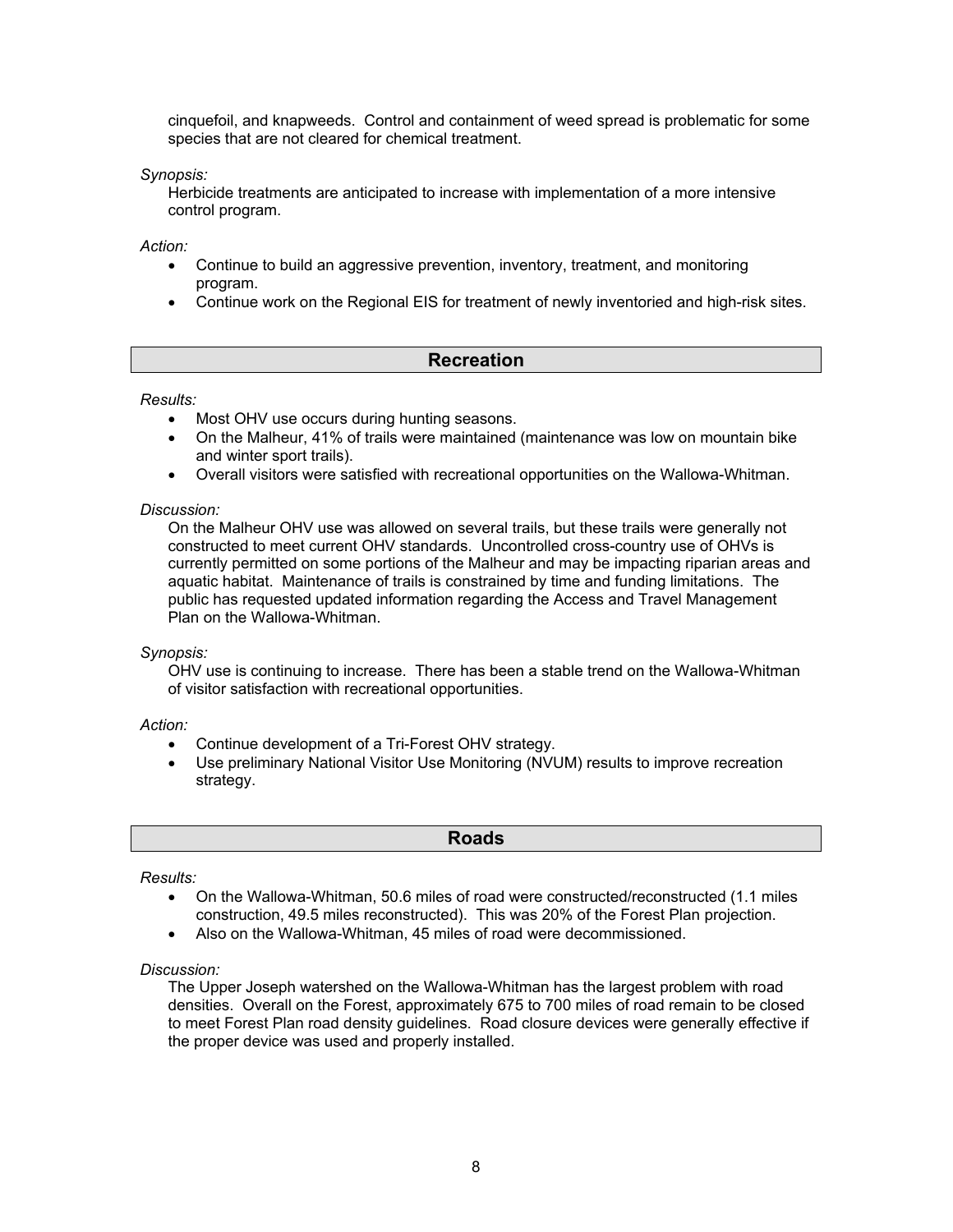<span id="page-11-0"></span>*Synopsis:*

On the Wallowa-Whitman, the miles of total road have declined by 4%, and the miles of open roads have declined by 14% since 1996.

*Action:* 

The potential to reduce road densities should be evaluated as part of project level decisions.

# **Minerals**

## *Results:*

- Inspected operations on the Malheur and Umatilla met Forest Plan standards and guidelines.
- On the Wallowa-Whitman, 80% of the plans approved since 1994 meet Forest Plan standards and guidelines.
- Level of activity by Forest is: Malheur 120 claims, Umatilla 25 active operations on 75 claims, and Wallowa-Whitman 300 active claims.
- The average disturbance per claim on the Umatilla is 0.05 acres.

## *Discussion:*

Plans of Operation on the Wallowa-Whitman not meeting the Forest Plan standards require additional mitigations. Only a few of these claims have active operations. Modifications to these plans are on going. There are abandoned claims which require rehabilitation when funds become available. Some illegal mining activity occurred on the Umatilla relative to suction dredging without the appropriate approvals.

*Synopsis:*

The level of activity has been steady for the past few years. Monitoring effectiveness of rehabilitation efforts has been hampered because operations often never reach an end-point. New operators often take over from current operators and resume mining.

#### *Action:*

• Coordinate mining administration activities among the three Forests for consistency.

# **Special Management Areas**

#### *Results:*

- The free-flowing characteristics of Wild and Scenic Rivers were protected consistent with Forest Plan standards and guidelines.
- No activities occurred in Wild and Scenic River areas which resulted in adverse impacts.
- Wilderness standards were met on the Umatilla.
- On the Wallowa-Whitman, regional haze was the most significant impact on the Eagle Cap and Hells Canyon wilderness areas.

#### *Discussion:*

Enhancement projects within wilderness areas on the Wallowa-Whitman, such as native plantings, fencing, and campsite relocation, were completed. Air quality monitoring is ongoing in the Eagle Cap and Hells Canyon wilderness areas. Some minor problems with nonconforming uses occurred, associated with mountain bikes, ATVs, and snowmobile use.